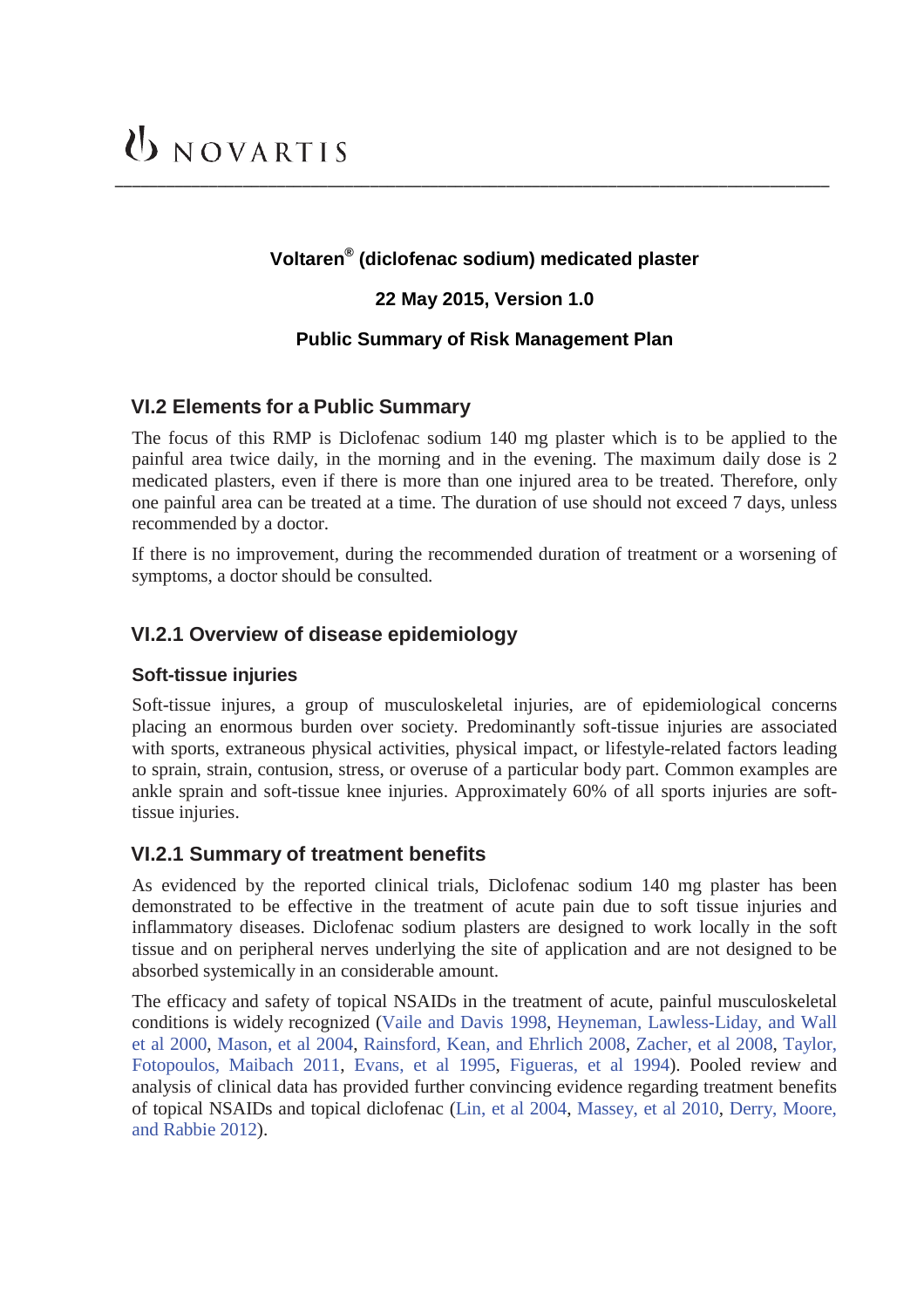# UNOVARTIS

### **VI.2.3 Unknowns relating to treatment benefits**

No hepatic, renal, cardiovascular, or cerebrovascular comorbidity-related safety concerns related to Diclofenac sodium 140 mg plaster have been identified during the clinical studies that preclude the use of Diclofenac sodium 140 mg plaster in such conditions. There are no data to suggest that the benefit-risk profile for adolescents aged 16-18 years is markedly different to that of adults, and considering the low systemic absorption, it is reasonable to expect Diclofenac sodium 140 mg plaster to be safe if used by adolescents of age more than 16 years. No specific age-related safety issue is anticipated for use in the elderly and no differences are expected in populations of different racial or ethnic origin.

\_\_\_\_\_\_\_\_\_\_\_\_\_\_\_\_\_\_\_\_\_\_\_\_\_\_\_\_\_\_\_\_\_\_\_\_\_\_\_\_\_\_\_\_\_\_\_\_\_\_\_\_\_\_\_\_\_\_\_\_\_\_\_\_\_\_\_\_\_\_\_\_\_\_\_\_\_\_\_\_\_\_\_\_

### **VI.2.4 Summary of safety concerns**

| יטו טושו                                                           | portant rachtinca norto                                                                                                                                                                                                                                                                                                                                                                                                                                                                                                                                                                                                                                                                                                                                                                                                                                                                                                                                                                                                                                                                                                                                                                                                                                                                                                                                                                                                         |                                                                                                                                                                                                                                                                                                                       |
|--------------------------------------------------------------------|---------------------------------------------------------------------------------------------------------------------------------------------------------------------------------------------------------------------------------------------------------------------------------------------------------------------------------------------------------------------------------------------------------------------------------------------------------------------------------------------------------------------------------------------------------------------------------------------------------------------------------------------------------------------------------------------------------------------------------------------------------------------------------------------------------------------------------------------------------------------------------------------------------------------------------------------------------------------------------------------------------------------------------------------------------------------------------------------------------------------------------------------------------------------------------------------------------------------------------------------------------------------------------------------------------------------------------------------------------------------------------------------------------------------------------|-----------------------------------------------------------------------------------------------------------------------------------------------------------------------------------------------------------------------------------------------------------------------------------------------------------------------|
| <b>Risk</b>                                                        | What is known                                                                                                                                                                                                                                                                                                                                                                                                                                                                                                                                                                                                                                                                                                                                                                                                                                                                                                                                                                                                                                                                                                                                                                                                                                                                                                                                                                                                                   | Preventability                                                                                                                                                                                                                                                                                                        |
| Hypersensitivity<br>such as asthma,<br>angioedema and<br>urticaria | Some patients have experienced allergic<br>reactions including hypersensitivity type<br>responses such as asthma, angioedema and<br>urticaria.<br>Asthma symptoms range from minor to severe<br>and vary from person to person. Symptoms<br>may include shortness of breath, chest<br>tightness or pain, coughing, breathing<br>difficulties (wheezing). Patients suffering from<br>asthma are at risk of experiencing asthma<br>flares when exposed to allergens, which may<br>include certain medications such as anti-<br>inflammatory.<br>Angioedema is the swelling of deep dermis,<br>subcutaneous, or submucosal tissue due to<br>vascular leakage. Acute episodes often<br>involve the lip, eyes, and face; however,<br>angioedema may affect other parts of body,<br>including respiratory and gastrointestinal (GI)<br>mucosa. Laryngeal swelling can be life-<br>threatening.<br>Urticaria involves only the superficial portion of<br>the dermis, presenting as well- circumscribed<br>wheals with erythematous raised serpiginous<br>borders and blanched centers that may<br>coalesce to become giant wheals. Most cases<br>of urticaria are self-limiting and of short<br>duration; the eruption rarely lasts more than<br>several days. The development of urticaria is<br>often an isolated event without systemic<br>reaction. Rarely, it can be a prelude to the<br>development of an anaphylactic reaction. | Do not use the product if medical<br>history is relevant for allergic<br>reactions and / or asthma.<br>Product is contraindicated in<br>patients in whom attacks of<br>asthma, urticaria, or acute rhinitis<br>are precipitated by acetylsalicylic<br>acid or other nonsteroidal anti-<br>inflammatory drugs (NSAIDs) |

**Table 13-3 Important identified risks**